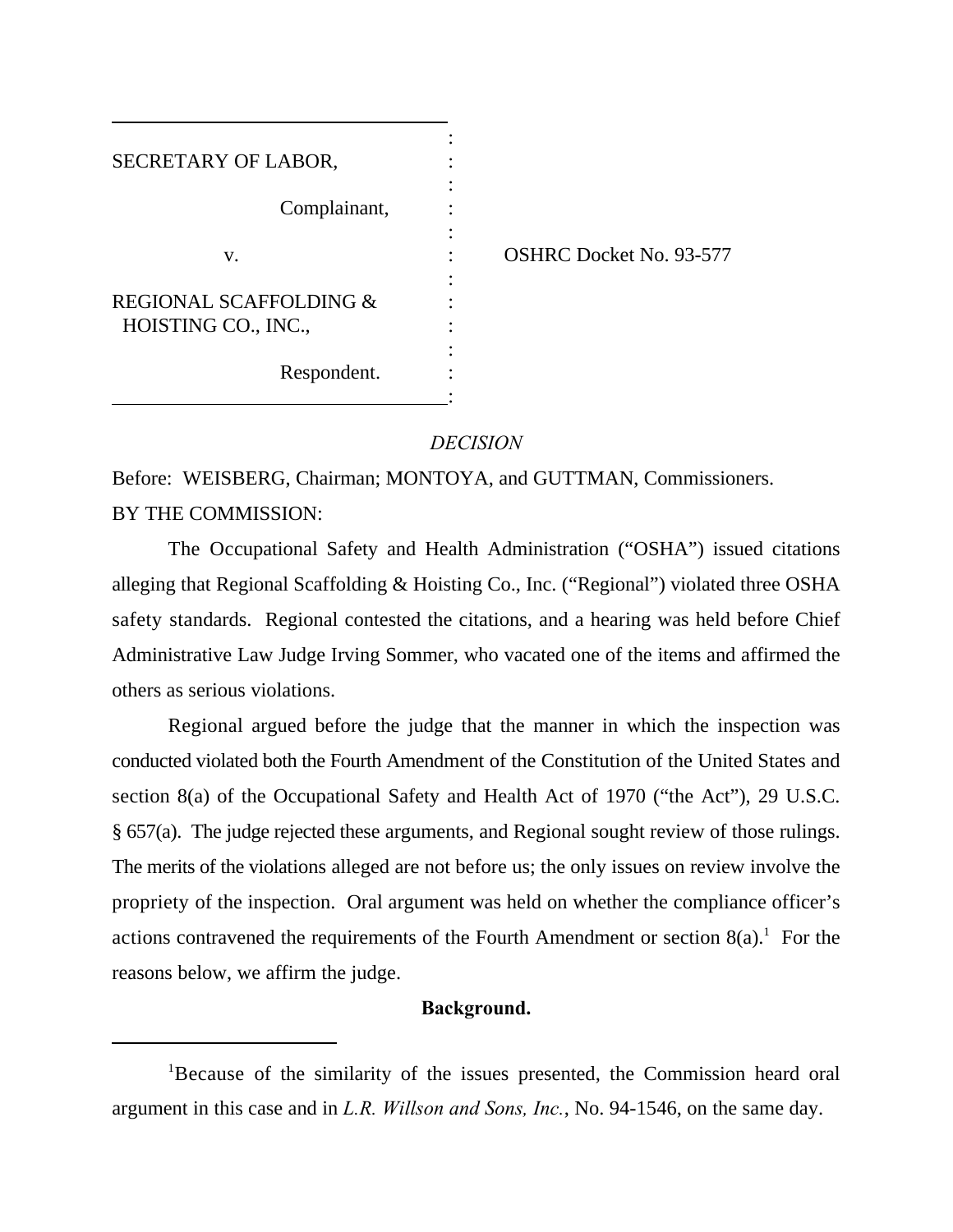Regional was a subcontractor on a project that involved extensive renovations to the facade of the New York City Municipal Building. Because the building remained fully occupied by city employees, the workmen could not gain access to their work areas by the inside elevators. Regional therefore erected a hoist tower on the north face of the building, connected to the building by structural steel. The hoist had two cars to carry workmen and supplies to levels where they were to work. Work on the north side of the building had been completed, and Regional was in the process of dismantling the hoist when the area director of OSHA's New York office noticed employees on top of the cars of the hoist with no visible fall protection.

Upon his return to his office, the area director instructed an OSHA compliance officer to inspect the worksite. The compliance officer arrived the next morning prior to 8:00 a.m., before work had begun. When work commenced, the compliance officer was approximately 75-100 yards away from the hoist on a ramp to a federal building, across the public plaza from the Municipal Building. From that vantage point, which was a public area, he observed two individuals climbing across the roof of one of the hoist cars, a part of the car that was not protected by guardrails

At this point the compliance officer believed that the activities he had observed violated various OSHA standards, and he videotaped the activity of the employees on the top of the hoist car. While he videotaped, he saw employees climb from one of the hoist cars, across the hoist tower, and onto the other car. One car rose to the twenty-fifth floor of the Municipal Building with employees on the roof, and an employee walked from the hoist 10 feet across an unguarded 16-inch-wide "pick" to the window of the building, entered the building, detached the hoist tower from the building, and returned across the pick to the hoist car. Because there was no fall protection, the employee faced the possibility of falling twenty-five stories. The compliance officer's view of the hoist was partially obscured, however, and he could not discern exactly what was taking place. He went next door to the federal courthouse, where it took him about half an hour to get permission to go on the roof.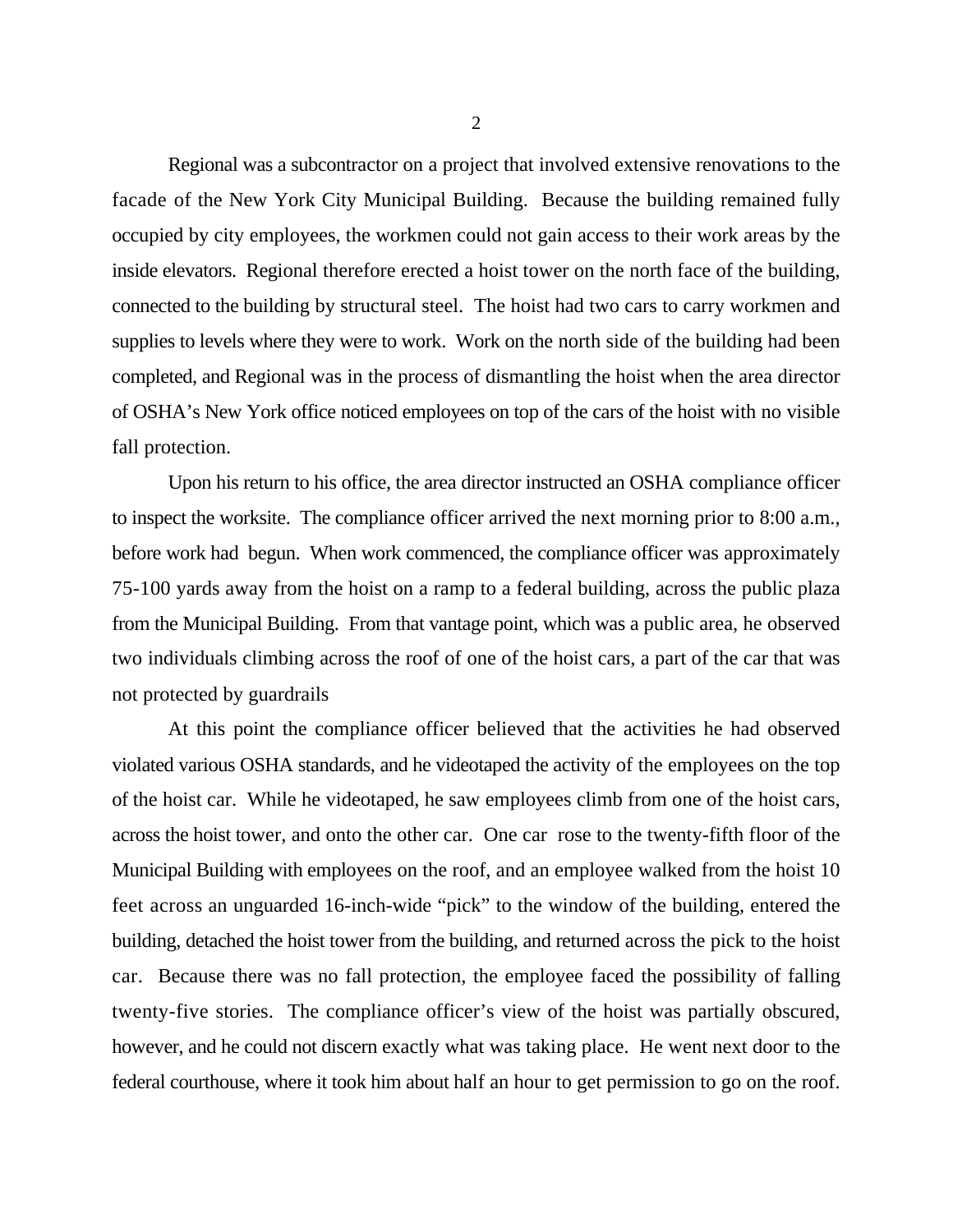From the roof of the courthouse, the compliance officer got a closer look at the activities in question and further videotaped the activities. The compliance officer completed his videotaping and went to the worksite, where he presented his credentials to Regional's foreman. He determined that the individuals he had observed were employees of Regional, interviewed one of the employees, and left the premises. The compliance officer subsequently returned to the worksite to interview additional Regional employees, but they were not at the site. He obtained their names and addresses from Regional's office and interviewed them away from the worksite. Based on his observations and interviews, OSHA cited Regional for two serious violations and one repeated violation.<sup>2</sup>

The compliance officer did not give Regional any notice that he was observing and videotaping the activities of its employees before he entered the worksite to speak to the foreman. Regional complains that this observation of its worksite without notice violated both the Fourth Amendment and sections 8(a) and 8(e) of the Act.

<sup>&</sup>lt;sup>2</sup>The citations alleged a serious violation of 29 C.F.R. § 1926.21(b)(2), which requires employers to familiarize their employees with applicable OSHA standards and to train them to recognize and avoid hazards, a serious violation of 29 C.F.R. § 1926.1051(a) for not providing a ladder for employees to get off the roof of the hoist, and a repeated violation of 29 C.F.R. § 1926.500(d)(2), which requires guardrails on runways.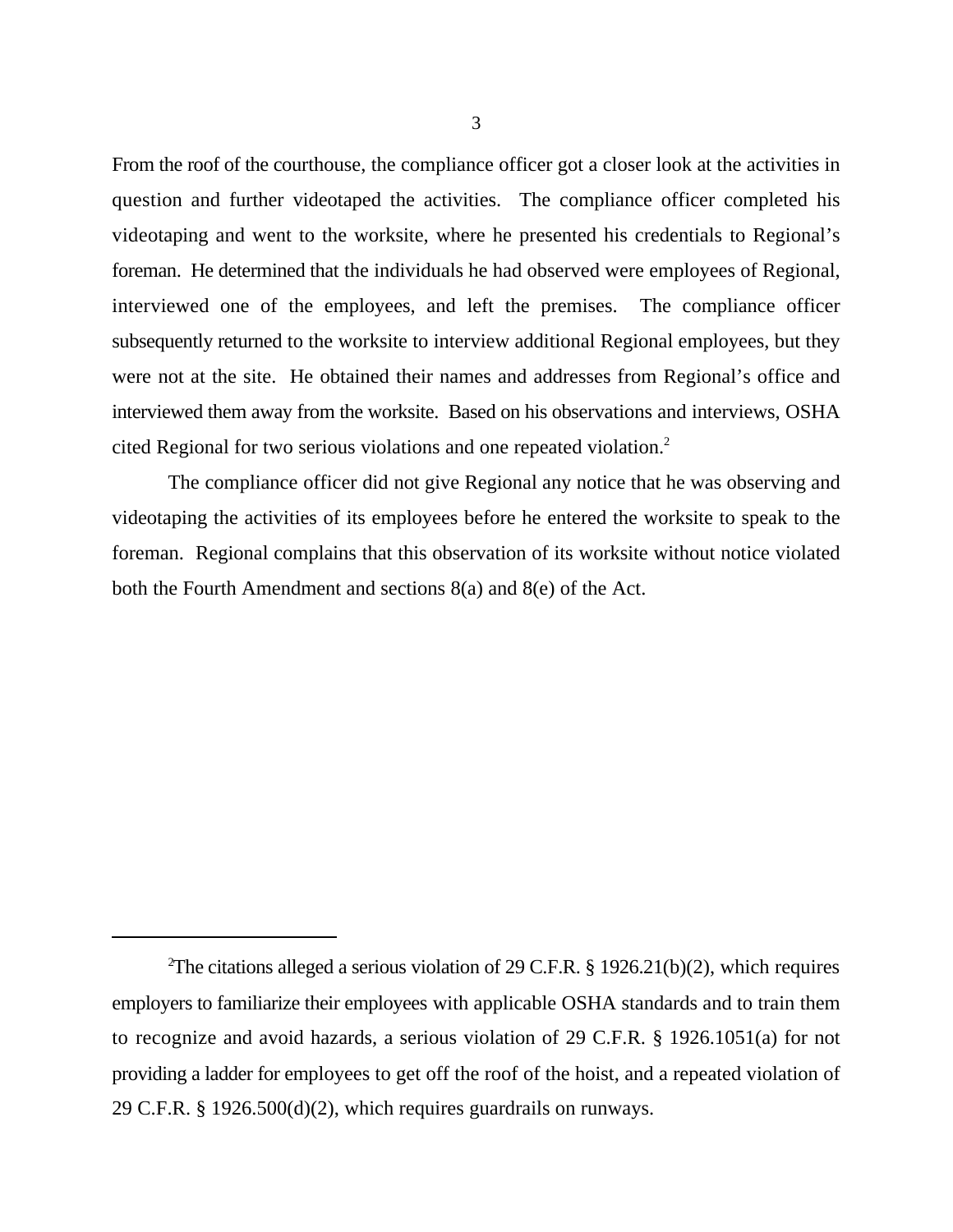# **The Fourth Amendment.**

The administrative law judge rejected Regional's argument that the compliance officer's actions violated the Fourth Amendment because he found that the observations were made from areas accessible to the public. He stated, "If OSHA's observations are made from an area easily accessible or visible to the general public, Fourth Amendment protections do not apply." Regional has argued that the converse of that statement is also true: "If such observations are not made from an area that is easily accessible or visible to the general public, *Fourth Amendment protections do apply*." (emphasis in original). Regional contends that, because the compliance officer's observations were made from the roof of a federal courthouse, a location not open to the public at large, they should be suppressed.

The Supreme Court has held that the Fourth Amendment to the Constitution<sup>3</sup> requires the Secretary to obtain a warrant in order to conduct an inspection of a workplace without the consent of the employer. *Marshall v. Barlow's, Inc.*, 436 U.S. 307 (1978). However, "[w]hat a person knowingly exposes to the public . . . is not a subject of Fourth Amendment protection." *Katz v. United States*, 389 U.S. 347, 351 (1967). "What is observable by the public is observable without a warrant by the Government inspector as well." *Marshall v. Barlow's, Inc.*, 436 U.S. at 315. That precept governs the facts here: Regional's work was performed out in the open, exposed to public view. Regional is asserting a desire to be free of observation by the government, but this expectation of privacy is not reasonable under the Fourth Amendment where its activities were open to public view.

<sup>3</sup>The Fourth Amendment to the Constitution provides:

The right of the people to be secure in their persons, houses, papers, and effects, against unreasonable searches and seizures, shall not be violated, and no Warrants shall issue, but upon probable cause, supported by Oath or affirmation, and particularly describing the place to be searched, and the persons or things to be seized.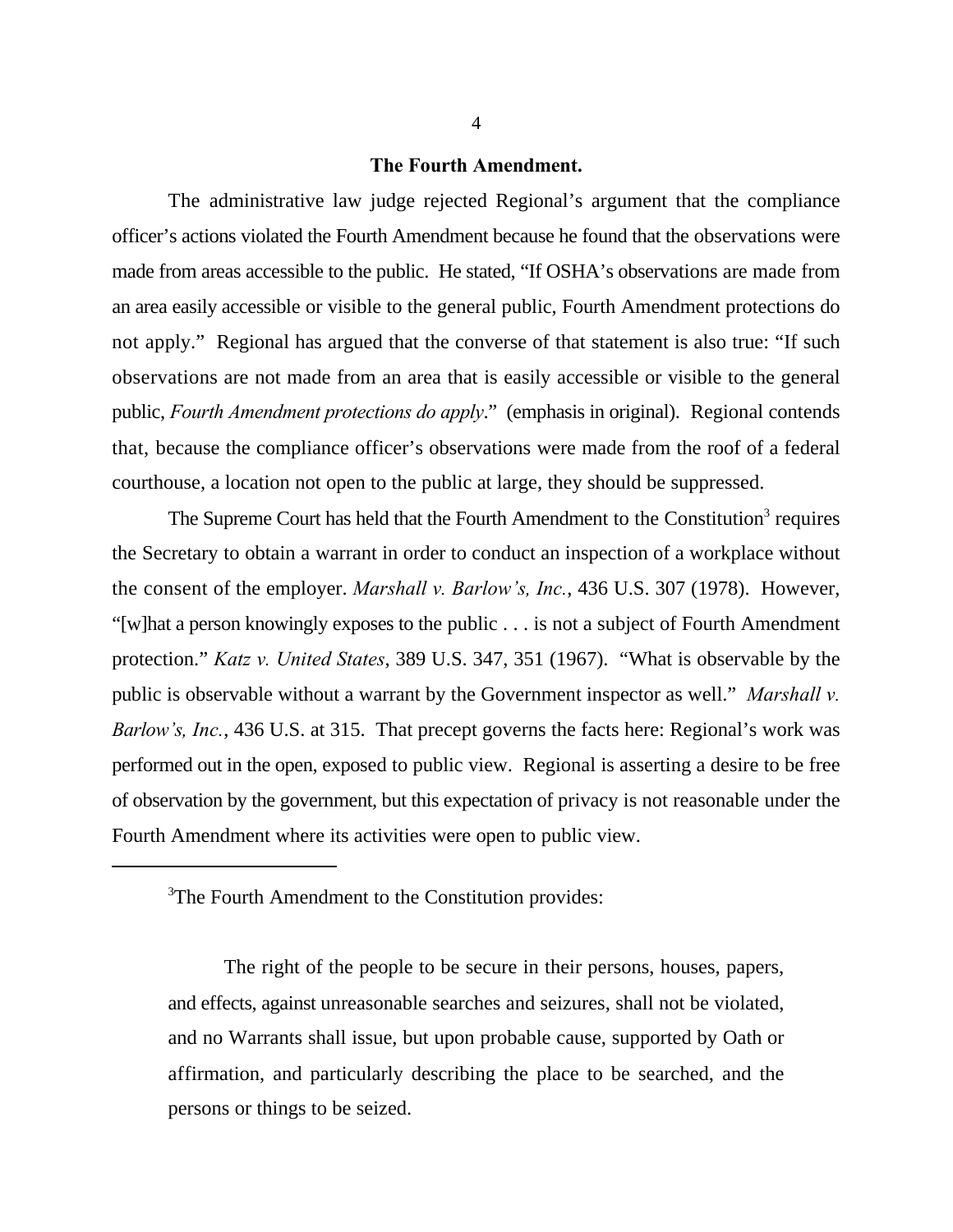Nor is a reasonable expectation of privacy necessarily determined, as Regional asserts, by the location from which the observations are made. For example, police observations of a drug transaction taking place on a public sidewalk, made from private property, are permissible because the participants in the transaction can have no reasonable expectation of privacy for their conduct in such a location. *United States v. Green*, 670 F.2d 1148 (D.C. Cir. 1981) (observations with binoculars from undisclosed surveillance location of activities occurring in the public view gave police probable cause to arrest). The same principle controls the situation in this case. Although some of the compliance officer's observations may have been made from a location that was not accessible to the general public, the worksite was open to public view.<sup> $4$ </sup> Regional was working on the exterior of the New York City Municipal Building, which housed 5,000 employees, many of whom could look out the windows of the building and see the activities covered by the citation. In addition, everyone on the side of the federal courthouse facing the Municipal Building could observe Regional's activities, as well as passersby on the sidewalks and the occupants of other high-rise buildings within eyeshot. Regional cannot, therefore, claim that it had a "'justifiable,' a 'reasonable,' or a 'legitimate expectation of privacy' that has been invaded by government action." *Smith v. Maryland*, 442 U.S. 735, 740 (1979). We therefore find that the compliance officer's observations did not constitute an "unreasonable search" within the prohibition of the Fourth Amendment.

<sup>&</sup>lt;sup>4</sup>The judge correctly held that the "plain view" doctrine set out in *Coolidge v. New Hampshire*, 403 U. S. 443 (1971), does not apply to the facts of this case. That doctrine applies to situations where the government officer is legally on premises for another purpose and unexpectedly sees evidence of a crime unrelated to the purpose that took him onto the premises. *Arizona v. Hicks*, 480 U.S. 321, 324-27 (1987).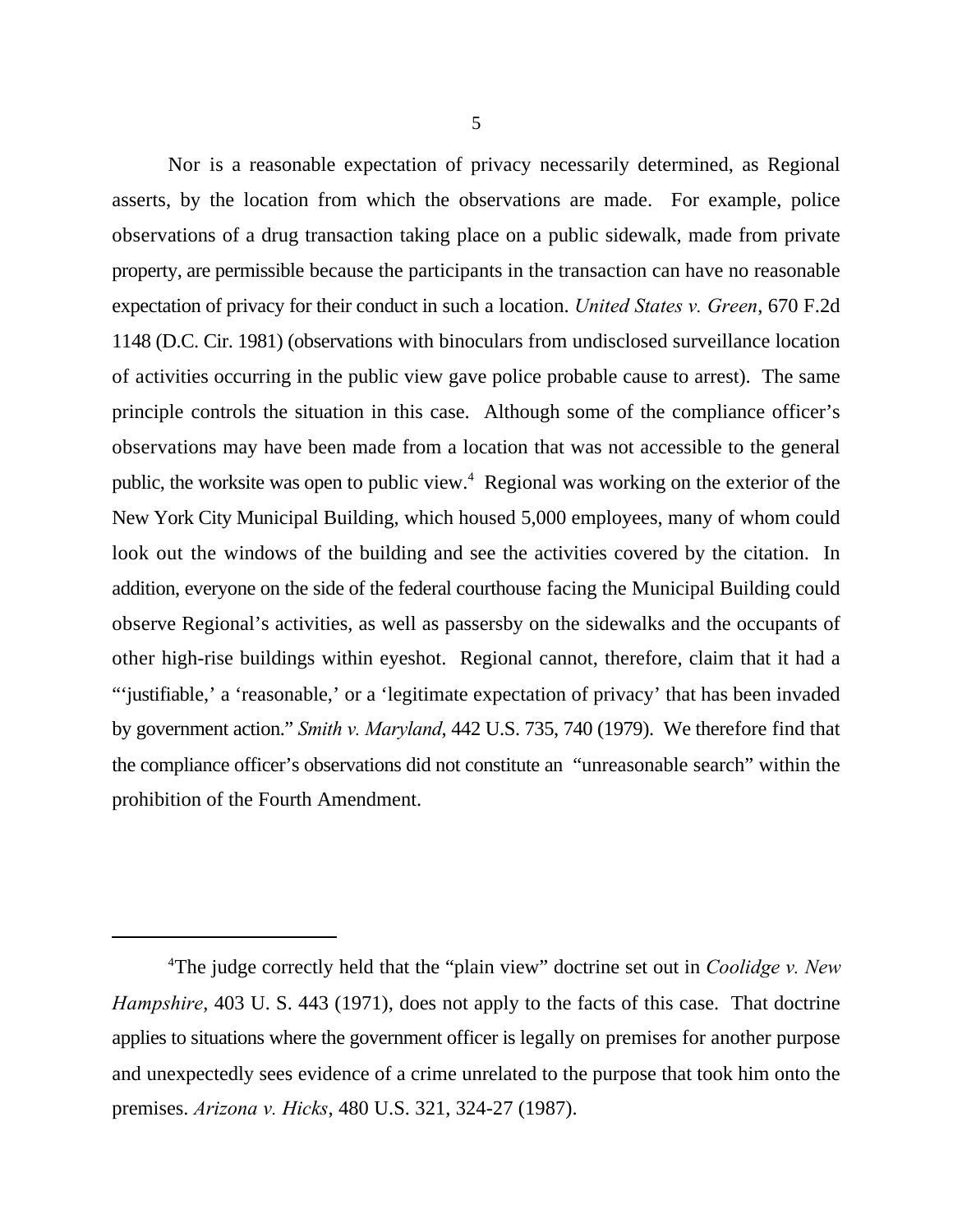# **Section 8(a) of the Act.**

The parties dispute whether section 8(a) of the Act prohibits the kind of conduct involved here, extended observations made from a location removed from the worksite. Section 8(a) provides:

In order to carry out the purposes of this Act, the Secretary, upon presenting appropriate credentials to the owner, operator, or agent in charge is authorized--

(1) to enter without delay and at reasonable times any factory, plant, establishment, construction site, or other area, workplace, or environment where work is performed by an employee of an employer; and

(2) to inspect and investigate during regular working hours and at other reasonable times, and within reasonable limits and in a reasonable manner, any such place of employment and all pertinent conditions, structures, machines, apparatus, devices, equipment, and materials therein, and to question privately any such employer, owner, operator, agent or employee.

As we have held today in *L.R. Willson and Sons, Inc.*, No. 94-1546, section 8(a) applies only to physical inspections conducted on the worksite. Regional's arguments must therefore be rejected because the conduct of which it complains took place entirely off-site. We agree with Regional that workplace hazards observed by OSHA compliance personnel should be brought to the attention of employers with all reasonable speed so that they can be abated, and the length of time that elapsed here is worrisome. As we have stated in *L.R. Willson and Sons, Inc.*, we question the wisdom of the compliance officer's continuing at length to allow employees to be exposed to a potentially fatal hazard for the sake of further documenting a violation. We believe that such conduct is contrary to the purposes of the Act, and we urge the Secretary to take measures to discourage it.

Having found that there was no violation of either the Fourth Amendment or section 8(a) of the Act, we need not determine whether it is appropriate to require an employer to show actual prejudice before a remedy will be afforded, or to decide what remedy would be appropriate for an intentional violation of section 8(a).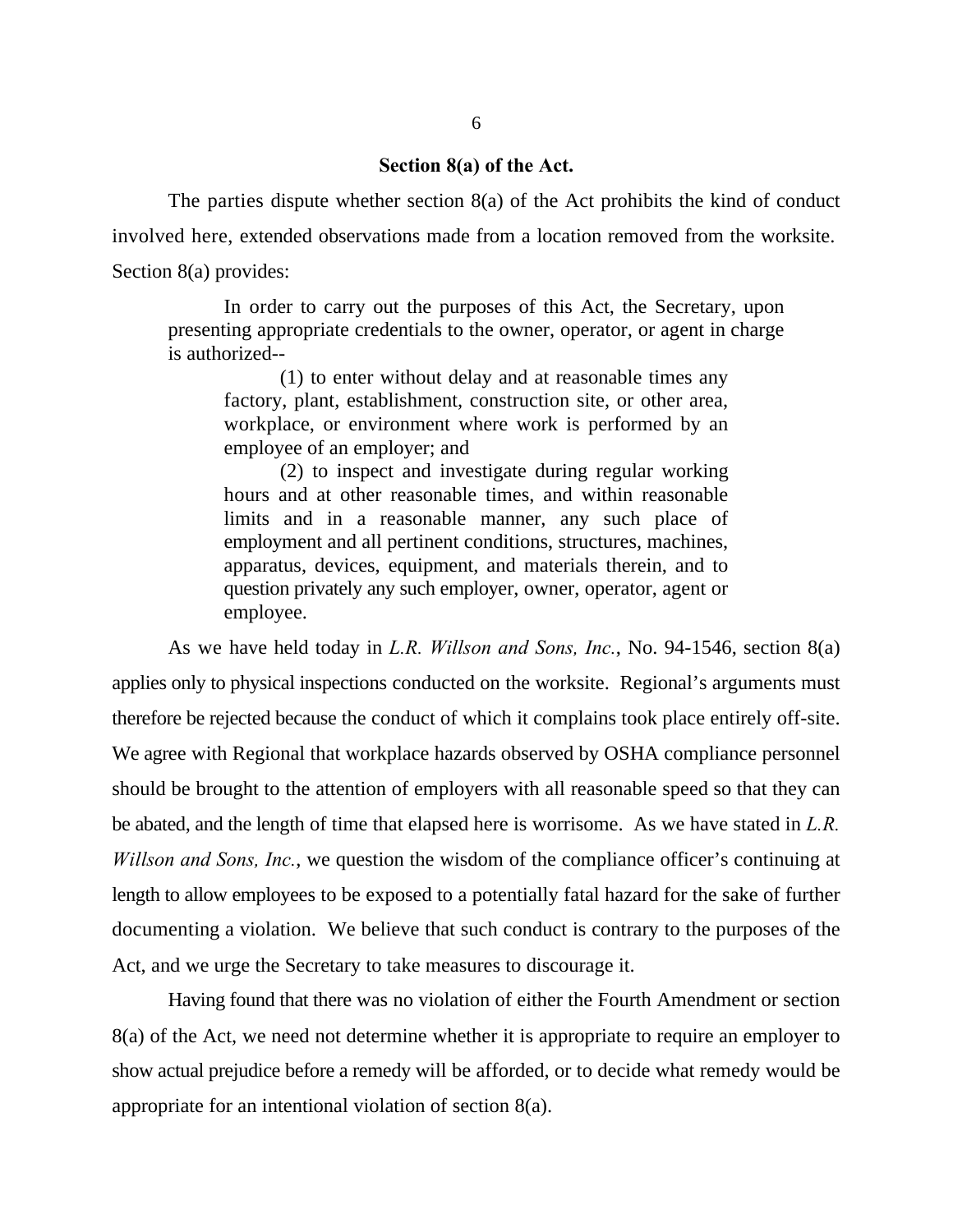# **Section 8(e) of the Act.**

Congress enacted section 8(e) of the Act to permit the employer and employees to accompany the compliance officer in order for them to be of assistance to him or her in performing the inspection.<sup>5</sup> Whirlpool Corp. v. Marshall, 445 U.S. 1, 9 (1980). Having held that section 8(a) applies only to on-site inspections of a worksite, we also hold that section 8(e)'s provisions similarly apply only to on-site inspections. In this case, as soon as the compliance officer made a physical entry onto the worksite, he presented his credentials to Regional's foreman and afforded Regional its right to accompany him on a walk-around inspection, which is all that section 8(e) requires.

#### **Degree of violation and penalty.**

The administrative law judge found that Regional had committed two serious violations and assessed penalties of \$1,500 and \$3,500 respectively. On review, neither party has challenged either the characterization of the violations as serious or the appropriateness of the penalties assessed. Accordingly, we find no reason to disturb the

 ${}^{5}$ Section 8(e), 29 U.S.C. § 657(e), provides:

# INSPECTIONS, INVESTIGATIONS, AND RECORDKEEPING

\* \* \*

 (e) Subject to regulations issued by the Secretary, a representative of the employer and a representative authorized by his employees shall be given an opportunity to accompany the Secretary or his authorized representative during the physical inspection of any workplace under subsection (a) for the purpose of aiding such inspection. Where there is no authorized employee representative, the Secretary or his authorized representative shall consult with a reasonable number of employees concerning matters of health and safety in the workplace.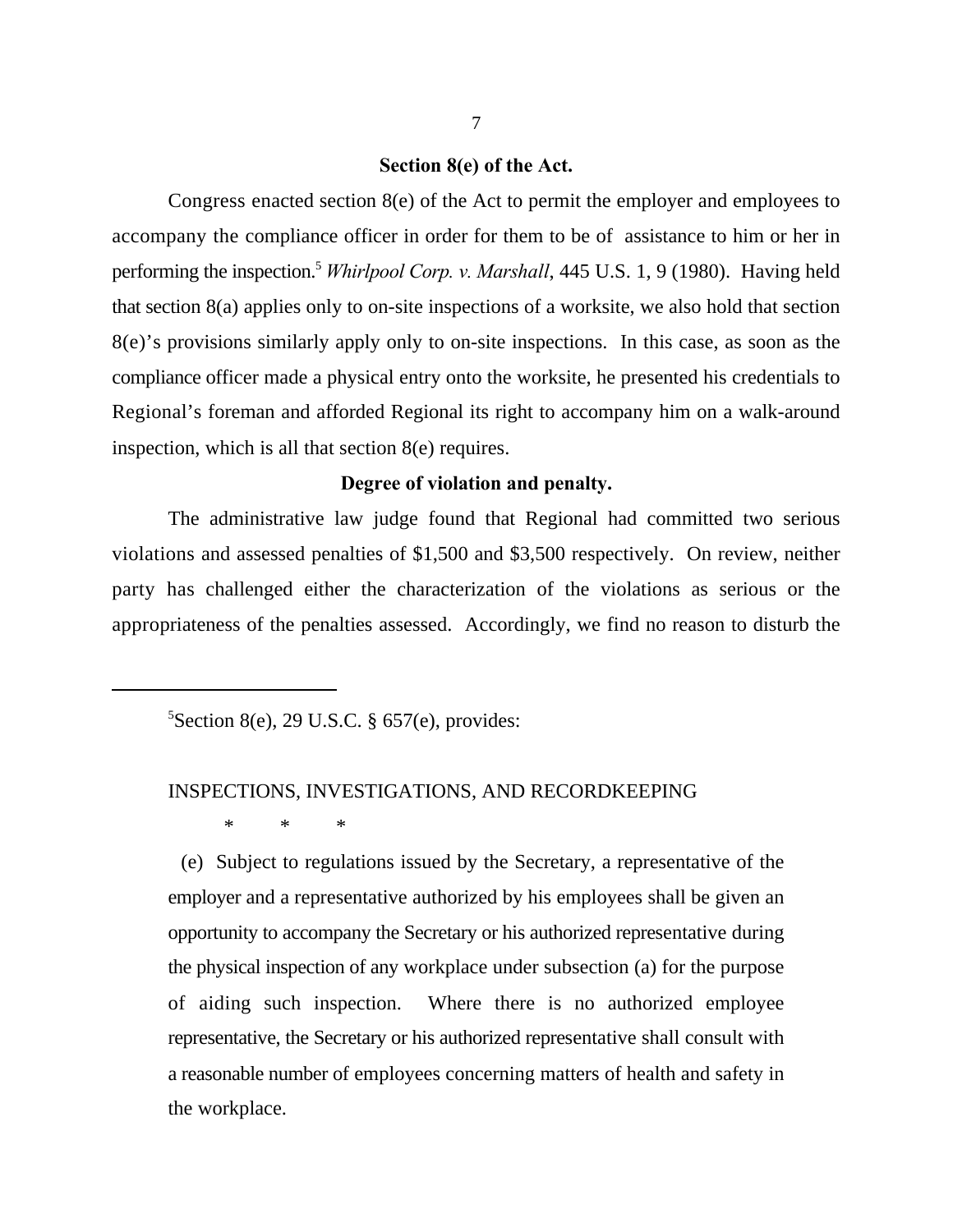judge's determination that the violations were serious and that penalties of \$1,500 and \$3,500 are appropriate.

# **Order.**

For the reasons above, we affirm the decision of the administrative law judge rejecting Regional's arguments based on the Fourth Amendment to the Constitution and on sections 8(a) and 8(e) of the Act. We further affirm his finding that the two violations were serious and that penalties of \$1,500 and \$3,500 are appropriate.

 $\sqrt{s/2}$ 

Stuart E. Weisberg Chairman

 $\sqrt{s}$ /

Dated: March 11, 1997 Commissioner

Daniel Guttman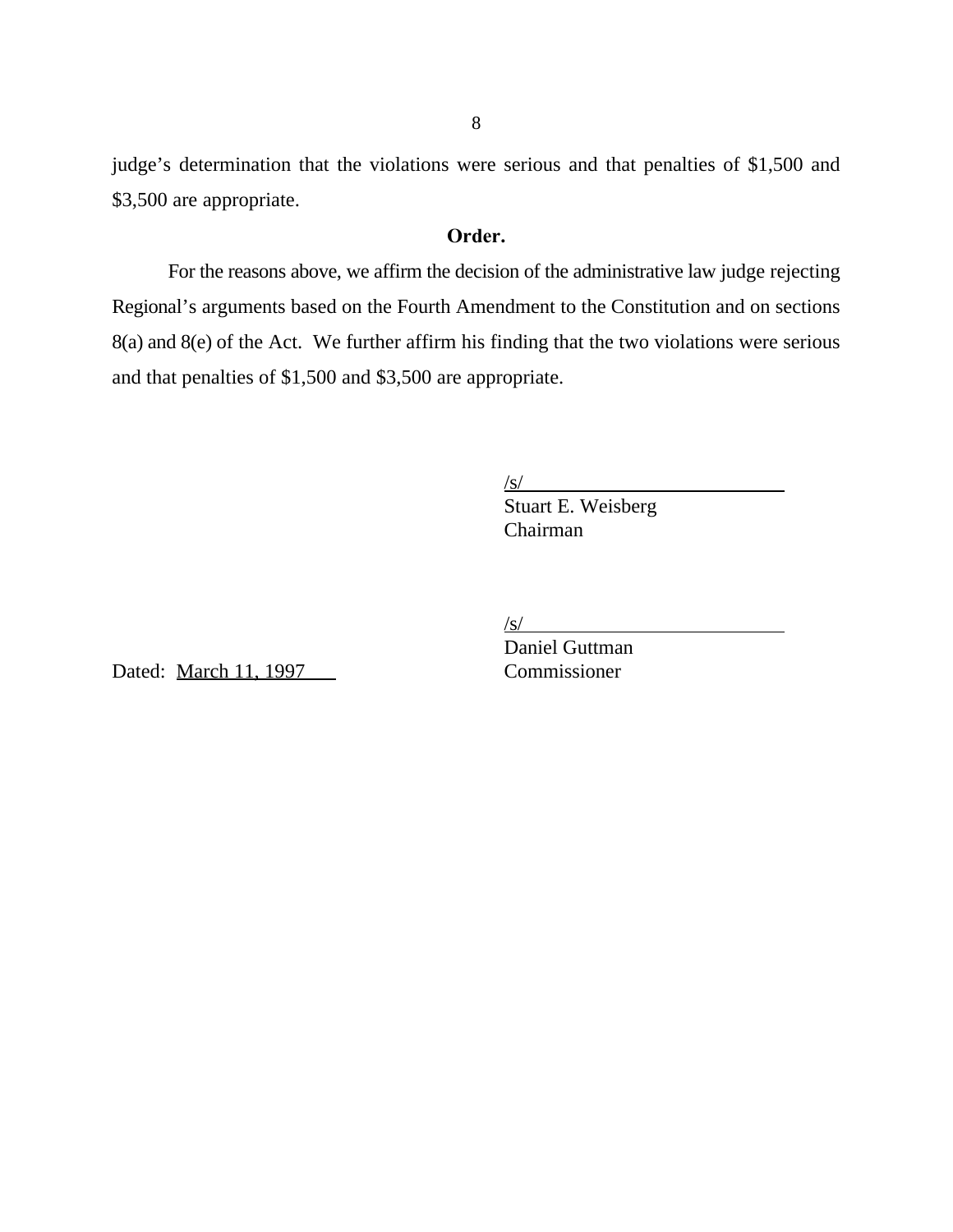# MONTOYA, Commissioner, concurring:

As I have said today in *L.R. Willson and Sons*, No. 94-1546, the majority has now cleared the way for OSHA to conduct its inspections by stakeout. I concur with their conclusion that, like L.R. Willson and Sons, Inc. ("Willson"), Regional Scaffolding & Hoisting Co. ("Regional") has no interest in privacy that is protected under current Fourth Amendment law. I strongly disagree, however, with their conclusion that the kind of surveillance activity engaged in by the compliance officer here is permissible under sections 8(a) and 8(e) of the Occupational Safety and Health Act of 1970, 29 U.S.C. §§ 657(a) and (e). On the authority of these sections, I would suppress the evidence this compliance officer gained through covert surveillance of Regional's worksite from the roof of the U.S. Federal Court House. However, I consider the compliance officer's initial observations from the public plaza between the Municipal Building and Court House, and the testimony from Regional's employees, sufficient to support both the violations found by the majority and their penalty assessments. I therefore agree with their ultimate decision to affirm Judge Sommer's disposition of this citation.

Because the Fourth Amendment provides no remedy for the covert surveillance the compliance officer conducted of Regional's worksite, then any remedy available to Regional must lie in section 8 of the OSH Act. The Secretary has argued that the provisions of section 8 are coextensive with those of the Fourth Amendment -- that section 8 provides no remedies beyond those recognized under the Fourth Amendment. Though the majority has rightly rejected that view, I do not agree with their rationale. Indeed, I consider the majority's conclusion that section 8 protections are at once "broader" than those of the Fourth Amendment, yet "narrower" for the single purpose of exempting off-site inspections, to be a result-driven "gerrymander" of the most obvious sort. In my opinion, Congress intended that these protections should be broader than those of the Fourth Amendment for *all* purposes.

The Commission has already determined that section  $8(a)(1)$  guarantees employers that inspections will be conducted at "reasonable times, and within reasonable limits, and in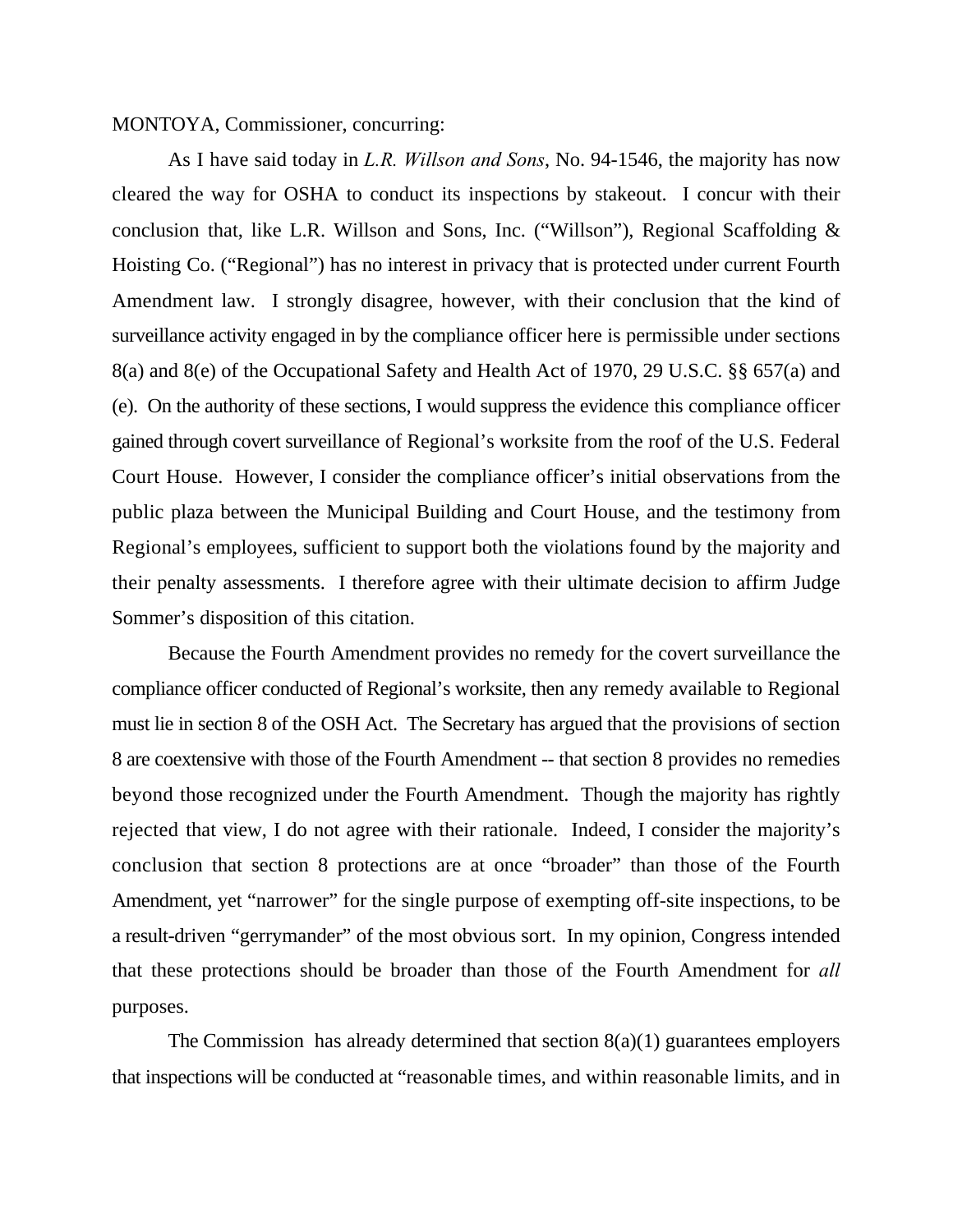a reasonable manner." When OSHA deliberately violates these guarantees, then the Commission can apply an appropriate sanction. *See Hamilton Fixture*, 16 BNA OSHC 1073, 1078, 1993 CCH OSHD ¶ 30,034, p. 41,173 (No. 88-1720, 1993), *aff'd without published opinion*, 28 F.3d 1213 (6th Cir. 1994). It is only reasonable, then, that an equivalent sanction is available when OSHA deliberately violates the rights guaranteed in sections 8(a) and 8(e). Therefore, if an OSHA compliance officer enters a worksite and deliberately conducts an inspection without first "presenting appropriate credentials to the owner, operator, or agent in charge," as required by section 8(a), some remedy must be available to an employer. Also, some remedy must be available if "a representative of the employer and a representative authorized by his employees" is not "given an opportunity to accompany" the OSHA compliance officials, as required by 8(e)(known generally as "walkaround rights").

In my opinion, the compliance officer here intentionally violated both of these provisions when he began his inspection by conducting surveillance of the worksite from the roof of the U.S. Court House. As the Supreme Court has recognized in the Fourth Amendment context, a search does not necessarily involve "a physical intrusion into any given enclosure." *Katz v. United States*, 389 U.S. 347 353 (1967). *See also United States v. Knotts*, 460 U.S. 276 (1983) (approving surveillance of driver of automobile by police using beepers, automobiles and helicopter); and *United States v. Conner*, 478 F.2d 1320 (7th Cir. 1973) (approving observations made by police from end of alley through open garage door into automobile repair shop). In *Dow Chemical Co. v. United States*, 476 U.S. 227 (1986), the Supreme Court analyzed the inspection provisions in section 114(a) of the Clean Air Act, 42 U.S.C. § 7414(a), and explicitly held that "the use of aerial observation and photography is within EPA's statutory authority." 476 U.S. at 232. For the Court to have made this holding, it must have considered that the Environmental Protection Agency was engaged in an inspection when it photographed Dow's plant from a remote location.<sup>6</sup> Since

<sup>&</sup>lt;sup>6</sup>As with the compliance officer in this case, the Environmental Protection (continued...)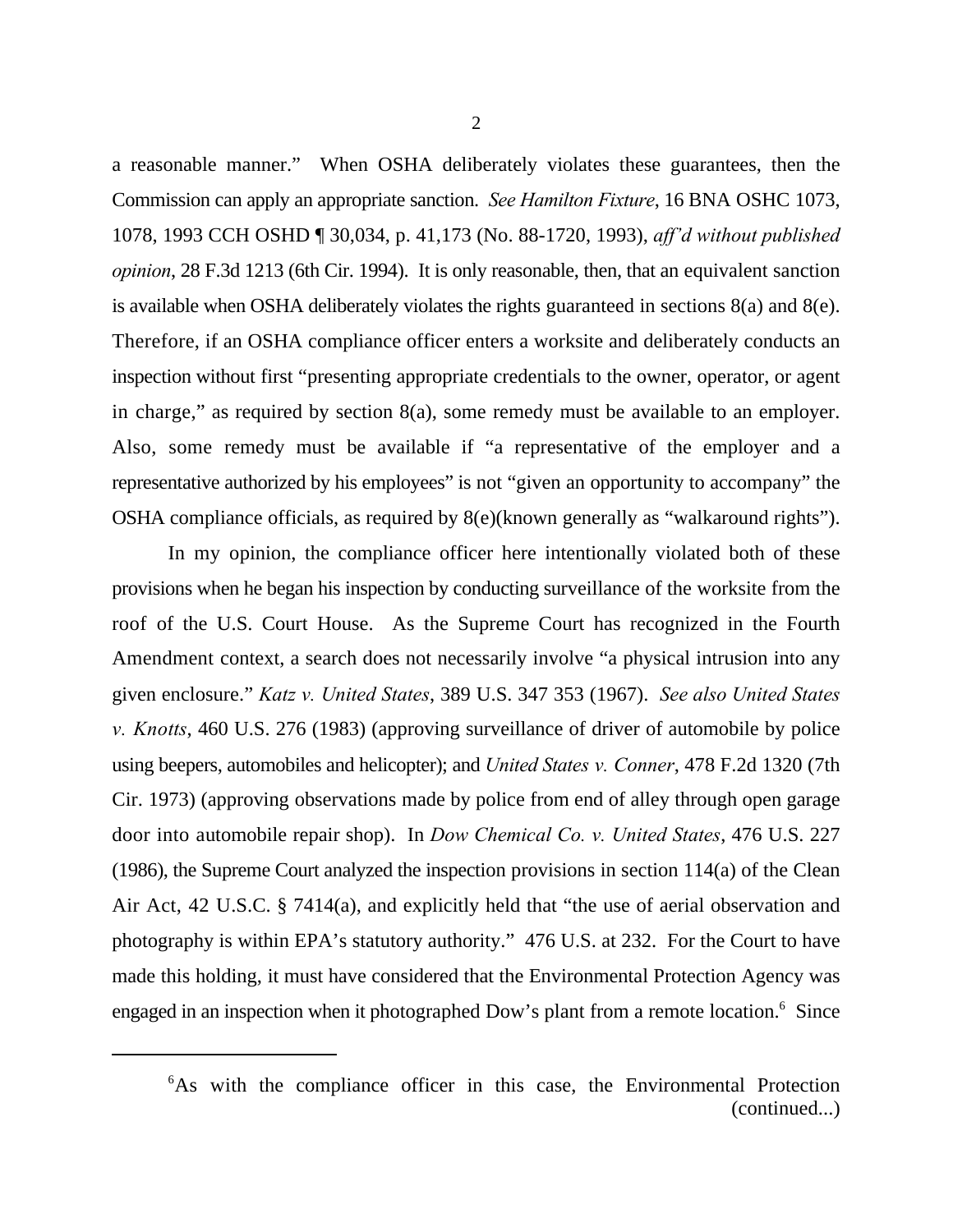the operative provisions of section 114 of the Clean Air Act read much like those of section 8 of the OSH Act, I can only conclude that this compliance officer was likewise engaged in an inspection when he gathered evidence from the roof of the hotel. This inspection was commenced in deliberate violation of the requirements of sections 8(a) and 8(e).

This does not mean that all observations made by compliance officers before they present credentials or provide walkaround rights are subject to sanction. As the Commission has recently recognized, incidental observations made while a compliance officer is approaching a worksite do not offend the provisions of section 8 of the Act. *See GEM Indus., Inc.*, 17 BNA OSHC 1184, 1186-87, 1993-95 CCH OSHD ¶ 30,762, pp. 42,746-47 (No. 93-1122, 1995). Therefore, the observations made by the compliance officer upon his arrival in the public plaza between the Municipal Building and Court House are admissible. However, the compliance officer then concealed himself at a remote location in order to further document this violative conduct, rather than presenting his credentials and providing walkaround rights as required by sections 8(a) and 8(e). Again, such surveillance can only be considered part of an inspection within the meaning of section 8. And, since this part of the inspection was deliberately conducted prior to the presentation of credentials as required by section 8(a), with no opportunity for Regional or its employees to exercise walkaround rights provided in section 8(e), some sanction must be applied.

The majority could have decided this case on the initial observations the compliance officer made from the public plaza and the testimony of Regional's employees without

 $\frac{6}{2}$ ...continued)

Administration officials in *Dow Chemical Co. v. United States*, 476 U.S. 227 (1986) presented no credentials before beginning a remote surveillance. Unlike this case, however, *Dow* was decided on Fourth Amendment grounds alone. The majority's reading of *Dow* notwithstanding, the Court offered no opinion as to whether the inspection provisions of section 114(a), 42 U.S.C. § 7414(a), provide protections beyond those of the Fourth Amendment.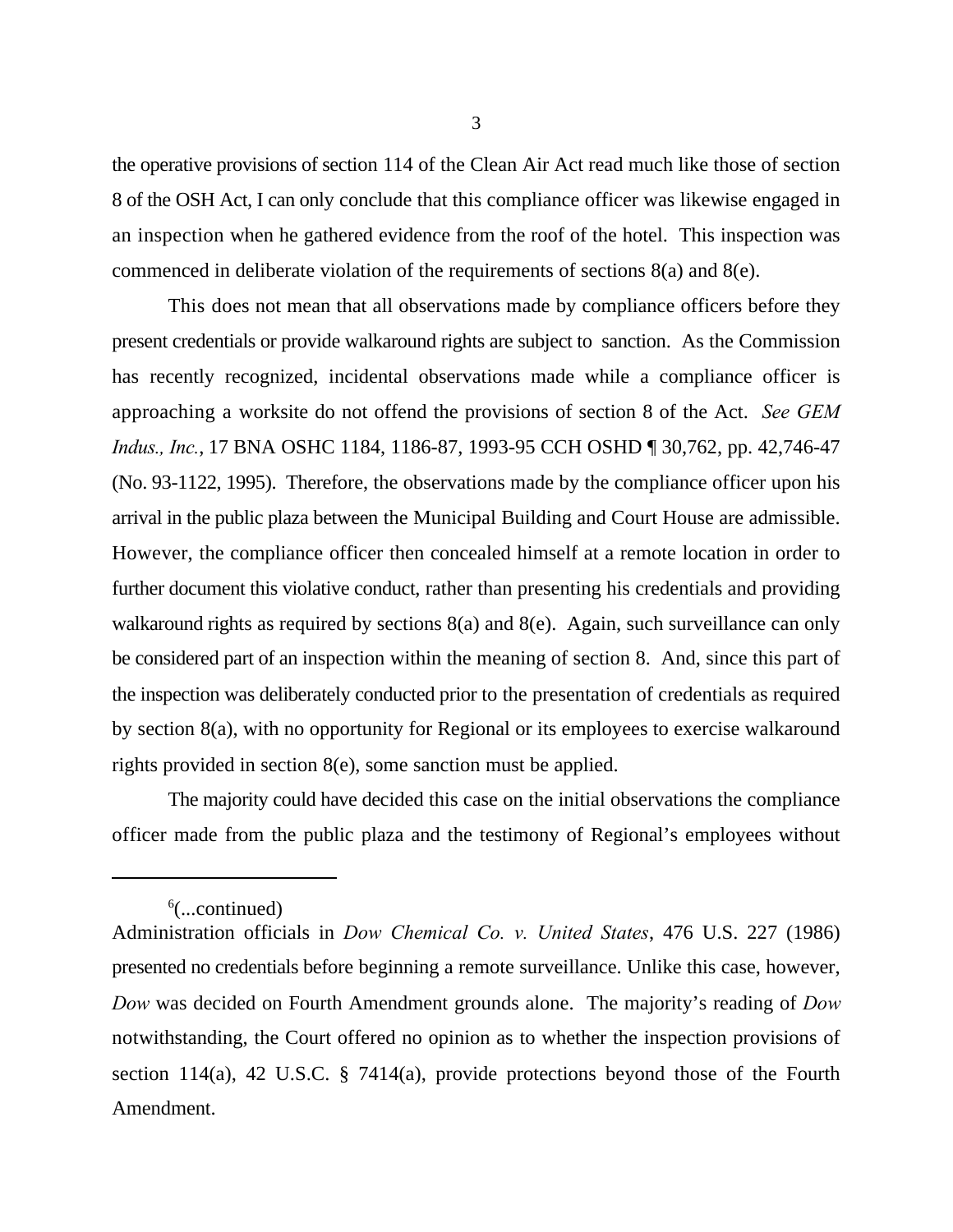reaching any of these section 8 issues. Nonetheless, as in *L.R. Willson and Sons*, they have gratuitously concluded that the protections provided by section 8 are generally broader than those of the Fourth Amendment. In doing so, however, they have conveniently found a narrowing of section 8 regarding off-site inspections, thereby denying employers any remedy when OSHA conducts off-site surveillance such as here. Though they claim to find this narrowing in the language of section 8 itself, the courts have found no such limitation in the Fourth Amendment, nor in the closely-related inspection provisions of the Clean Air Act. Indeed, section 8(b) gives OSHA the authority to subpoena witnesses in the furtherance of an inspection. By enacting this provision, Congress clearly intended that section 8 would apply to inspection activity that would occur off-site. Having now eliminated the only basis on which an employer can seek relief from a covert inspection, there is little solace to employers in the majority's criticism of OSHA's inspection policy. Congress did not give the Commission oversight authority to affect OSHA's internal policies, but rather "intended to delegate to the Commission the type of nonpolicymaking adjudicatory powers typically exercised by a *court* . . . ." (emphasis in original). *Martin v. OSHRC (CF&I Steel Corp.)*, 499 U.S. 144, 154 (1991).

The Commission has determined that the exclusionary rule applies to its proceedings. *Sanders Lead Co.*, 15 BNA OSHC 1640,1651, 1991-93 CCH OSHD ¶ 29,690, p. 40,270 (No. 87-0260,1992). While the Circuit Courts have agreed, they have also said that the good faith exception should be liberally applied when considering orders of abatement. *Trinity Industries v. OSHRC*, 16 F.3d 1455, 1462 (6th Cir. 1994); *Smith Steel Casting v. Brock,* 800 F.2d 1329, 1334 (5th Cir. 1896). Given the compliance officer's deliberate violation of section 8, I can see no reason to give the Secretary the benefit of the good faith exception here. I would therefore apply the sanction of suppression to all evidence gathered by the compliance officer as a result of his surveillance from the roof of the U.S. Court House across the plaza from the worksite. However, the observations the compliance officer made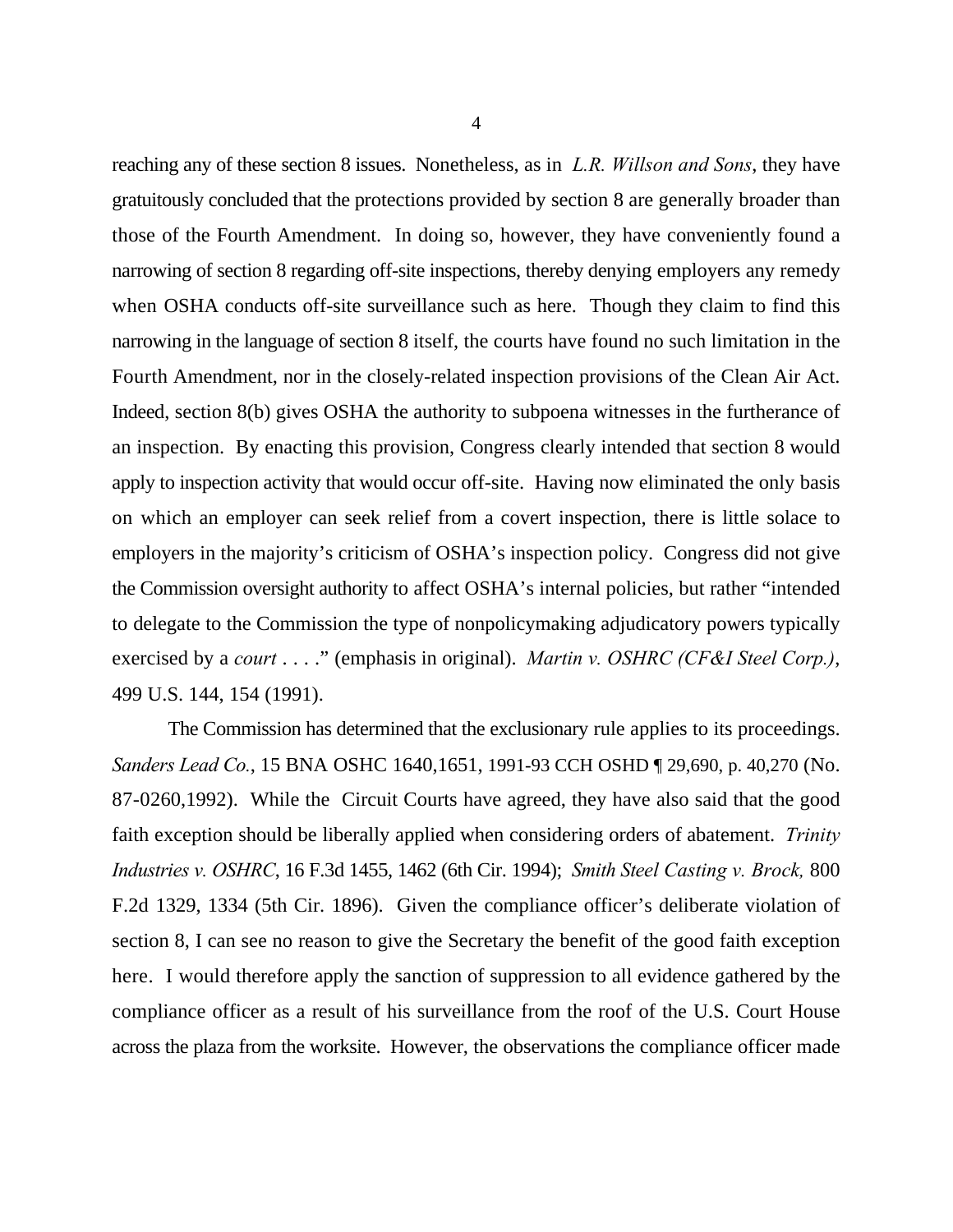from the public plaza when he first arrived are sufficient to support both these citations and the majority's penalty assessment.

The Secretary argues that *Chevron,* U.S.A.*, Inc. v. Natural Resources Defense Council*, 467 U.S. 837 (1984) and *Martin v. OSHRC (CF&I Steel Corp.)*, 499 U.S. 144 (1991) require the Commission to give deference to his reading of section 8*.* It is true that the Supreme Court has said that when the Commission finds an OSHA standard to be ambiguous, then it, like all reviewing courts, must give deference to the Secretary's reasonable interpretation of that standard. However, the *CF&I Steel* Court was careful to explain that "[b]ecause applying an agency's regulation to complex or changing circumstances calls upon the agency's unique expertise and policy making prerogatives, the power authoritatively to interpret its own regulations is a component of the agency's delegated lawmaking powers." *Id.* at 151. This reasoning certainly applies when the Commission is confronted with an ambiguity in a standard promulgated by the Secretary. But that is not the case here. What we are now asked to determine is what -- if any -- legal remedy should be afforded to an employer when OSHA intentionally violates section 8 of the OSH Act. Like OSHA, the Commission is itself an agency established under the OSH Act. Repeating the words of *CF&I Steel,* "Congress intended to delegate to the Commission the type of nonpolicymaking adjudicatory powers typically exercised by a *court . . . .*" *CF&I Steel*, 499 at 154 (emphasis in original). The issue here -- whether the exclusionary rule and its suppression remedy apply when the Secretary intentionally violates section 8 of the OSH Act -- must be decided in accordance with rules of evidence created by the courts. As the Commission is the agency with the "adjudicatory powers typically exercised by a court," then the most logical application of *Chevron* and *CF&I Steel* would be to give deference to the Commission, not the Secretary, on such a purely legal decision as this.

The Secretary has cited a number of cases under section 8 for the proposition that the employer must show actual prejudice in order for section 8 sanctions to apply. All of those cases, however, involve unintended "technical violations" of section 8 by OSHA personnel.